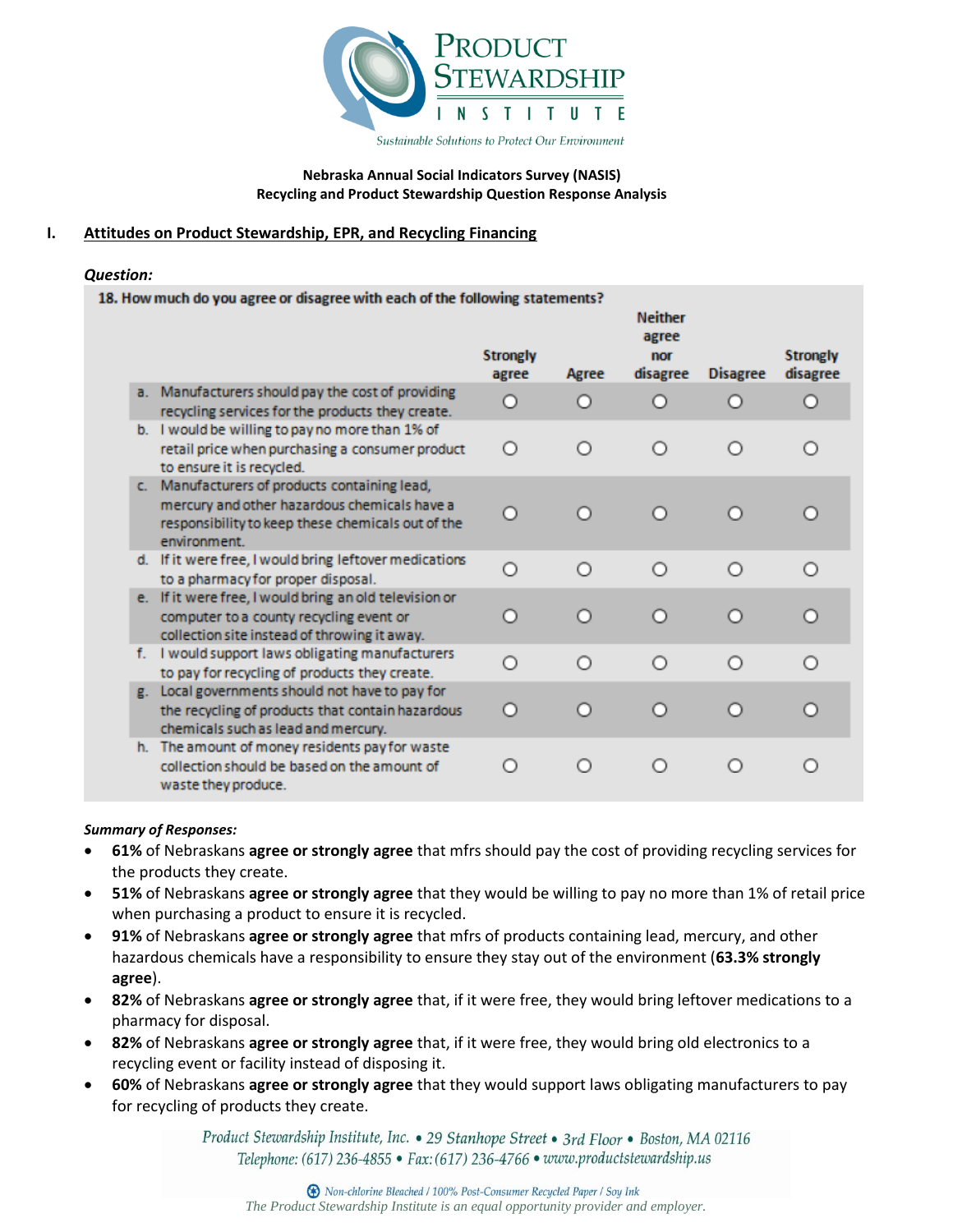- **53%** of Nebraskans **agree or strongly agree** that local governments should not have to pay for the recycling of products that contain hazardous chemicals such as lead and mercury
- **68%** of Nebraskans **agree or strongly agree** that the amount of money residents pay for waste collection should be based on the amount of waste they produce.

### **II. Reported Factors in Participation in Recycling Programs**

### *Question:*

19. How important is each of the following attributes in determining whether you would participate in a recycling program?

|    |                                                               | <b>Extremely</b><br><i>important</i> | Somewhat<br>important | Slightly<br>important | Not at all<br>important | Would not<br>participate in<br>recycling<br>program |
|----|---------------------------------------------------------------|--------------------------------------|-----------------------|-----------------------|-------------------------|-----------------------------------------------------|
|    | a. Convenient collection as part of normal<br>garbage service |                                      |                       |                       |                         |                                                     |
| b. | Convenient drop-off sites                                     |                                      | $\bigcirc$            |                       |                         | O                                                   |
| c. | No cost to participate                                        | Ω                                    | ∩                     |                       | n                       | O                                                   |
| d. | Prevents damage to soil, air, and water<br>quality            |                                      |                       |                       |                         |                                                     |
|    | e. Program was paid for by manufacturers                      | O                                    | O                     | O                     |                         | О                                                   |
| f. | Saves landfill space                                          | ( )                                  |                       |                       |                         | О                                                   |
| g. | Can recycle a wide range of product types                     | ∩                                    |                       |                       |                         | $\circ$                                             |
| h. | Protects fish and wildlife from toxic<br>products             |                                      | ∩                     |                       |                         | ∩                                                   |
| L. | Prevents damage to human health                               |                                      |                       |                       | O                       | n                                                   |
| ı. | The recycling program employs local<br>residents              |                                      |                       |                       |                         |                                                     |
| k. | Conserves natural resources                                   |                                      | О                     |                       |                         | О                                                   |
|    | Helps prevent climate change                                  |                                      |                       |                       |                         | n                                                   |

#### *Summary of Responses:*

The following factors were rated highly important in determining Nebraskans' **participation** in a recycling program. Prevention of damage to human health was rated the most important factor by a significant margin. Figures in parentheses indicate the percent of respondents who selected "extremely important."

- 1. Prevents damage to human health (**74%**)
- 2. Protects fish and wildlife from toxic products (**66%**)
- 3. No cost to participate (**65%**)
- 4. Convenient as part of normal garbage pick-up (**65%**)
- 5. Conserves natural resources (**63%**)
- 6. Prevents damage to soil, air, water quality (**62%**)
- 7. Can recycle a wide range of products (**60%**)

Nebraskans are less concerned in whether the program:

- 8. Has a convenient drop-off site (**56%**)
- 9. Saves landfill space (**54%**)
- 10. Employs local residents (**53%**)
- 11. Prevents climate change (**50%**)

Nebraskans would like manufacturers to pay for recycling, but it is not among their top concerns.

12. (**28%**)